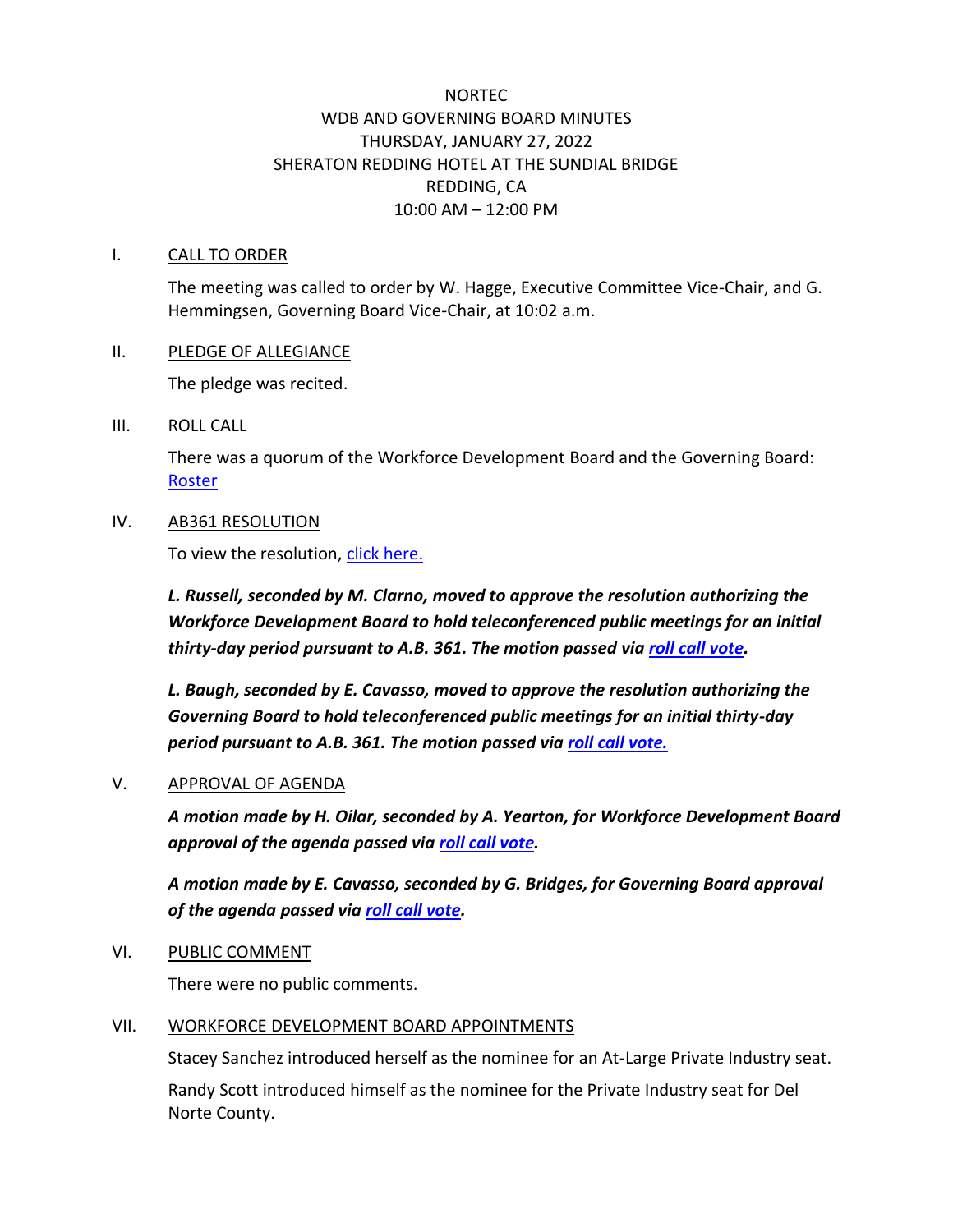John Whitmer introduced himself as the nominee for the At-Large Organized Labor seat.

*A motion by L. Baugh to approve all nominees was seconded by G. Bridges and passed via [roll call vote.](https://ncen.org/images/Meetings/WDGB%20-%20January%202022/roster-Nominees-GB.pdf)*

#### VIII. CONSENT AGENDA

W. Hagge reviewed the consent agenda items.

*D. Beeson made a motion for Workforce Development Board approval of the consent agenda via a unanimous vote and was seconded by H. Oilar. The motion passed unanimously via voice vote.*

*L. Baugh made a motion for Governing Board approval of the consent agenda via unanimous vote and was seconded by P. Roen. The motion passed unanimously via voice vote.*

#### IX. PY 2020/2021 FUNDING

M. Cross reviewed the financial report, noting higher than usual funding due to several National Dislocated Worker Grant (NDWG) special projects.

### X. NORTEC STRATEGIC GOALS

# A. Strategic Goal #4 – Increase Awareness of NoRTEC Activities, Fostering Regional Awareness and Partnerships

Jason Davis, currently a Welding Instructor and Industrial Area Coordinator at Shasta College, shared his story and the impact SMART had on his life and career. When Jason first came to SMART, he had been let go from his job. After some thorough career assessments and soul searching, he decided to turn his love of welding into a career. SMART helped guide him, addressed his employment barriers, provided financial assistance for training, and cheered him on to success

Jason then introduced Ashley Perera, one of his current welding students and a SMART participant in the P2E program. Ashley shared her story and the progress she has made in her life. Ashley overcame many barriers and has a bright future ahead of her in her new career.

## B. Strategic Goal #4 – Increase Awareness of NoRTEC Activities, Fostering Regional Awareness and Partnerships

Jeanne Spurr, CEO at Empower Tehama, shared how Empower Tehama addresses domestic violence in Tehama County. A partnership with Job Training Center has helped grow the organization through OJTs (on-the-job trainings).

### XI. PROGRAM REPORT

T. Brown gave the program report.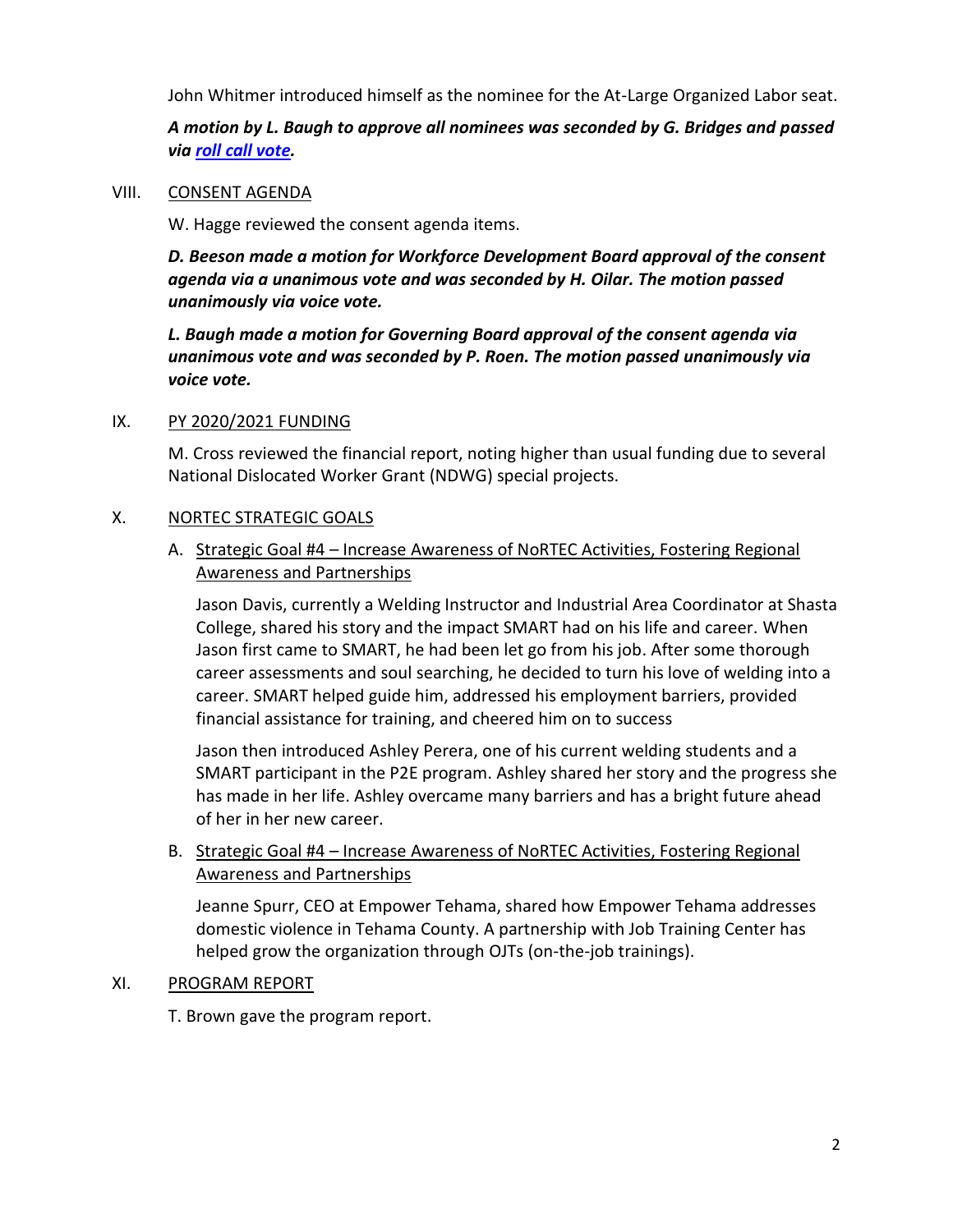# A. Program Monitoring

T. Brown noted that site visits have been scheduled with NoRTEC's Service Providers in the month of March 2022. Results of the reviews will be shared with members at the April 2022 quarterly meeting.

## B. State/Federal Monitoring

T. Brown noted that there were no findings during state monitoring for the Megafire NDWG and the Regional Plan Implementation 3.0 programs.

### C. Universal Services, Client Enrollment, and Contract Performance

T. Brown reviewed the reports as presented in the agenda, noting no concerns at this time.

## D. Customer Satisfaction Survey

T. Brown reviewed the report as presented in the agenda.

## E. Plant Closure Update

T. Brown reviewed the report as presented in the agenda.

## F. Employer Services

T. Brown reviewed the report as presented in the agenda.

## G. Headline Program Reports

T. Brown reviewed the report as presented in the agenda.

# H. Staff Training

T. Brown reviewed the report as presented in the agenda.

# *L. Russel, seconded by D. Beeson, made a motion for Workforce Development Board approval of the second quarter Program Report via unanimous vote. The motion passed unanimously via voice vote.*

*E. Cavasso, seconded by L. Baugh, made a motion for Governing Board approval of the second quarter Program Report via unanimous vote. The motion passed unanimously via voice vote.*

### XII. MODIFICATION TO THE NORTEC WDB/LEO WORKING AGREEMENT

M. Cross explained the need for changes to the WDB/LEO working agreement and reviewed the proposed changes of: use of proxies by the Workforce Development Board, use of technology, and removing the Business Services Committee from the agreement.

To view the proposed document, click here: [Proposed WDB/LEO Working Agreement](https://www.ncen.org/images/documents/meetings/2021-2022/Draft-WDB-LEO-AGREEMENT.pdf)

*M. Clarno moved for Workforce Development Board approval of the WDB/LEO Working Agreement changes as presented via unanimous vote. The motion was seconded by T. Cochran and passed unanimously via voice vote.*